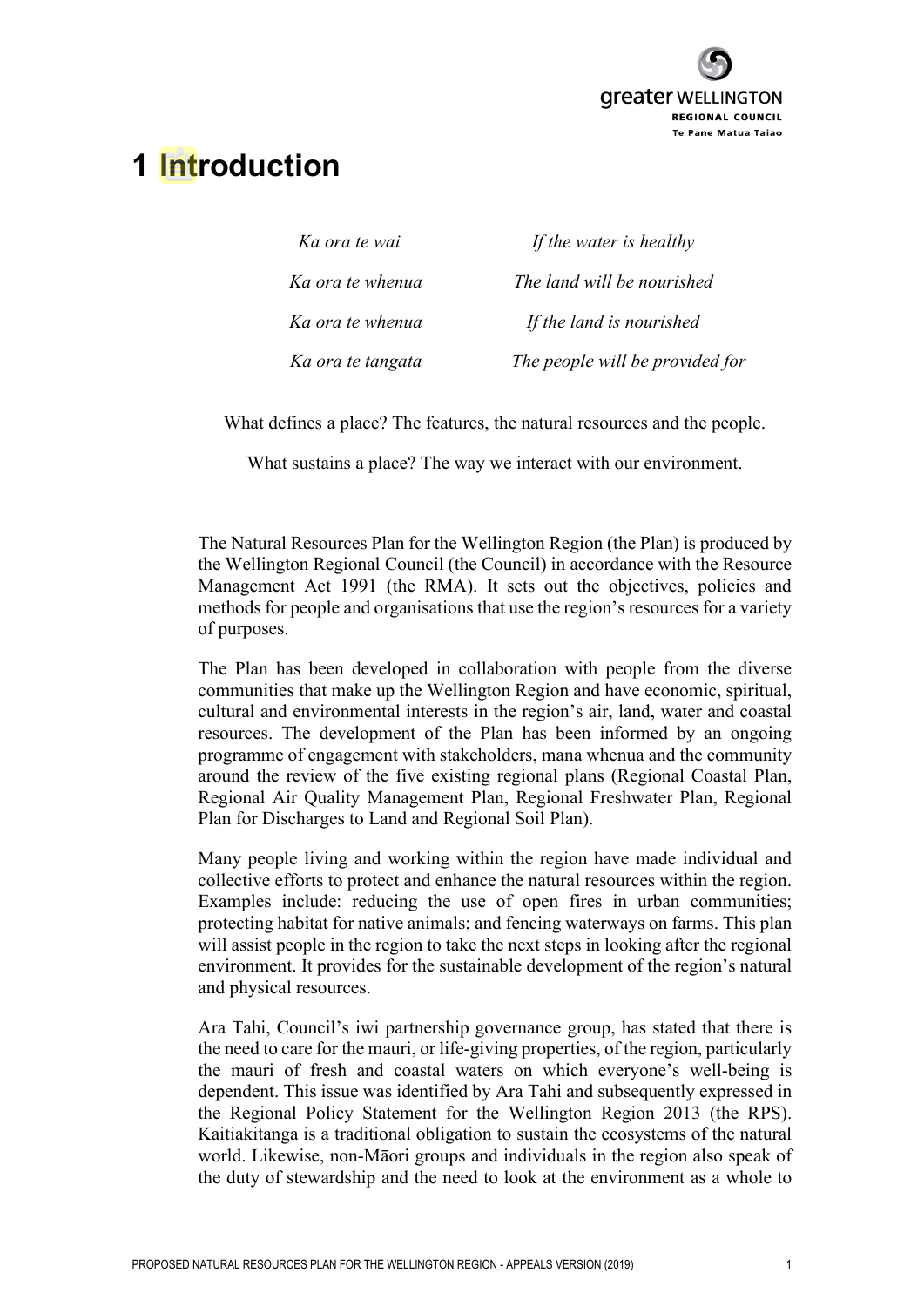achieve sustainable management of its many interconnected elements. In practical terms the common perspective shared by Māori and non-Māori alike is a dominant feature of this plan.

Much has been learned about how human activity affects the region's resources and how a comprehensive and integrated approach to natural resource management can be achieved by working collaboratively and using both regulatory and non-regulatory methods underpinned by scientific evidence. Recognising that there are several distinct catchment areas within the region, the Plan provides for a decentralised approach to establishing priorities and programmes within each of these catchments through the mechanism of catchment groups called whaitua committees.

This chapter firstly provides an overview of the geographical and administrative characteristics of the Wellington Region; section 1.2 describes the collaborative approach of producing and implementing the Plan; section 1.3 contains the guiding principles of the approach; section 1.4 presents an explanation and overview of the whaitua catchments and collaboration process; section 1.5 details the statutory background and other key inputs into the Plan; and section 1.6 discusses the values of water, the resource of greatest concern in the Plan.

## **1.1 Overview of the Wellington Region**

The Wellington Region covers an area of  $7,860 \text{km}^2$ . It is bordered by the Tasman Sea, the [Pacific Ocean](http://en.wikipedia.org/wiki/Pacific_Ocean) and [Cook Strait,](http://en.wikipedia.org/wiki/Cook_Strait) and extends north to Ōtaki in the west and almost to [Eketahuna](http://en.wikipedia.org/wiki/Eketahuna) in the east.

[Māori](http://en.wikipedia.org/wiki/M%C4%81ori_people) who originally settled the Wellington area knew it as Te Upoko o te Ika a Maui, meaning "the head of Maui's fish". The area was settled by Europeans in the early 1800s and the cities, coastal towns, rural centres and fertile farming districts are now home to around 490,000 people. Over a quarter of the region's population were born outside of New Zealand and consequently a diverse and vibrant culture is a significant aspect of the region.

The major natural features of the region include the rugged Remutaka and Tararua Ranges; Wellington Harbour (Port Nicholson) and Te Awa Kairangi/Hutt River Valley; Te Awarua-o-Porirua Harbour; the rolling hill country of the Wairarapa; the coastal flats, valleys and river plains that surround the [Ruamāhanga River](http://en.wikipedia.org/wiki/Ruamahanga_River); and one of New Zealand's largest fresh water bodies, Wairarapa Moana.

The region has six mana whenua and a large population of Māori from other parts of Aotearoa. With some of the oldest areas of human habitation in the country, the cultural landscape is rich with iconic sites and Māori associations dating back to some of the great explorers: Kupe, Tara, Haunui a Nanaia and others. The mana whenua who have worked as partners with the Council in the development of the Plan, include the following six representative bodies of the region.

• Ngāti Kahungunu ki Wairarapa represented by Ngāti Kahungunu ki Wairarapa Trust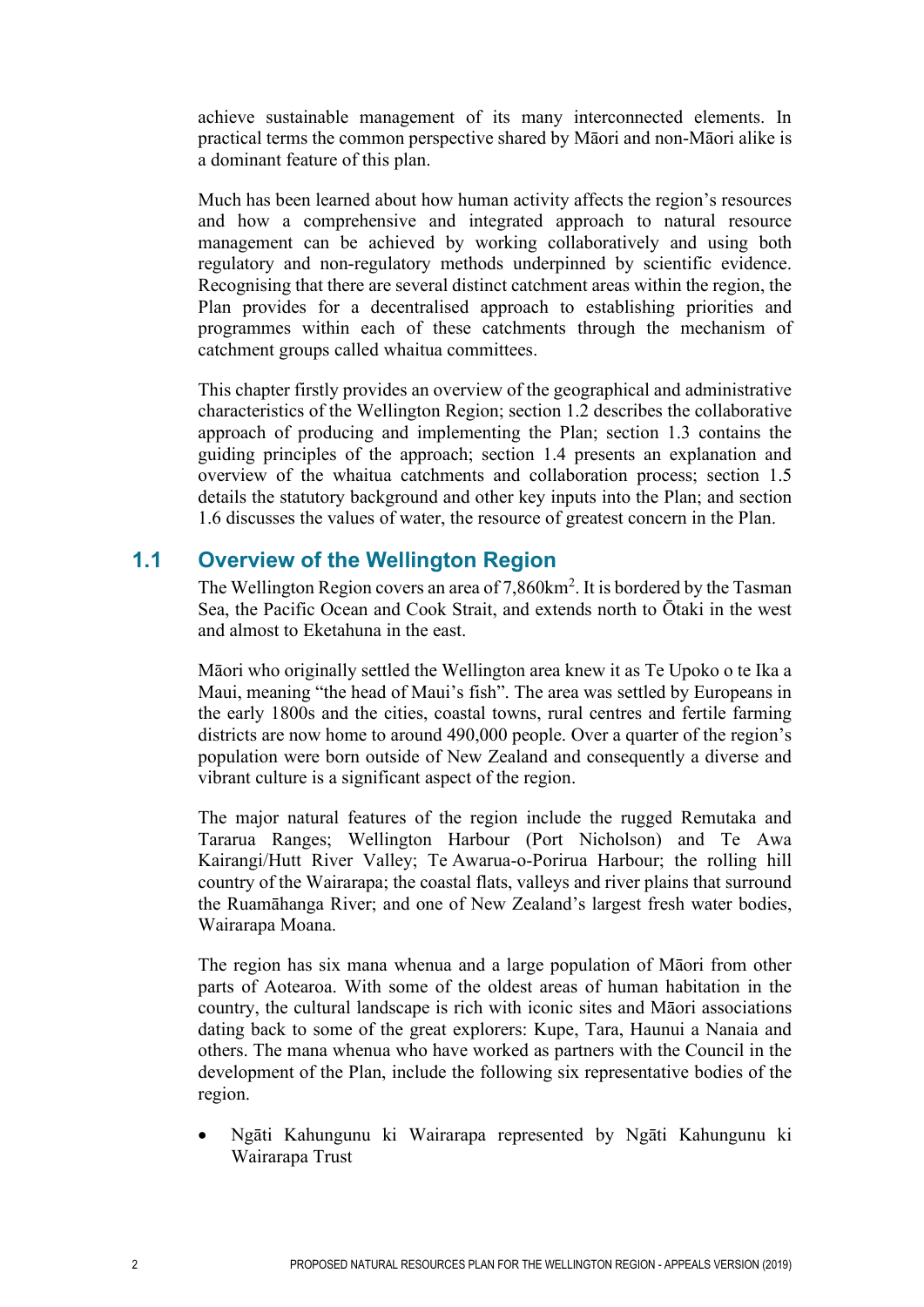- Taranaki Whānui ki te Upoko o te Ika represented by Port Nicholson Block Settlement Trust
- Ngāti Toa Rangātira represented by Te Rūnanga o Toa Rangātira Incorporated
- Te Ātiawa ki Whakarongotai represented by Ati Awa ki Whakarongotai Charitable Trust
- Ngāti Raukawa ki te Tonga represented by Ngā Hapū ō Ōtaki
- Rangitāne o Wairarapa represented by Rangitāne o Wairarapa Incorporated

The region incorporates nine territorial authority areas: Wellington City, Hutt City, Porirua City, Upper Hutt City, Kāpiti Coast District, South Wairarapa District, Carterton District, Masterton District and part of Tararua District.

The region is home to the nation's capital and has an economy characterised by knowledge-based sectors, including a dynamic information and technology sector, a large public sector, and well-established film and media industries. Manufacturing and construction makes up about 15% of the business activity in the region. The region also hosts a number of national research and education institutions.

Wellington provides the northern link for State Highway 1 and the main trunk railway between the North Island and the South Island. Wellington Harbour (Port Nicholson) is an important New Zealand port, particularly for imports such as fuel oils. Wellington Airport is the third biggest passenger airport in New Zealand.

The region also has a productive primary industry made up of a range of pastoral, forestry, crop and horticultural sectors, focused around the Ruamāhanga River Valley, the Wairarapa hill country and the Wairarapa and Kāpiti coasts.

## **1.2 Mahitahi – a work in partnership**

In developing this plan a new approach has been taken, both through the establishment of Te Upoko Taiao – Natural Resource Management Committee (also referred to simply as Te Upoko Taiao) and active engagement and collaboration with the regional community to incorporate their interests and views in the Plan. This approach is referred to as mahitahi – a work in partnership between Council, mana whenua and the community. It is based on a commitment to active engagement, good faith and a commonality of purpose and is one of the guiding principles of the Te Upoko Taiao (see section 1.3 for the other guiding principles).

Te Upoko Taiao, formed by seven councillors and seven members recommended by the region's mana whenua, was created in 2009 as an expression of the Treaty of Waitangi relationship at a regional level, enabling a mana whenua perspective in resource management policy direction. Te Upoko Taiao grew from Ara Tahi, the partnership committee formed between mana whenua leaders and Wellington Regional councillors more than two decades ago.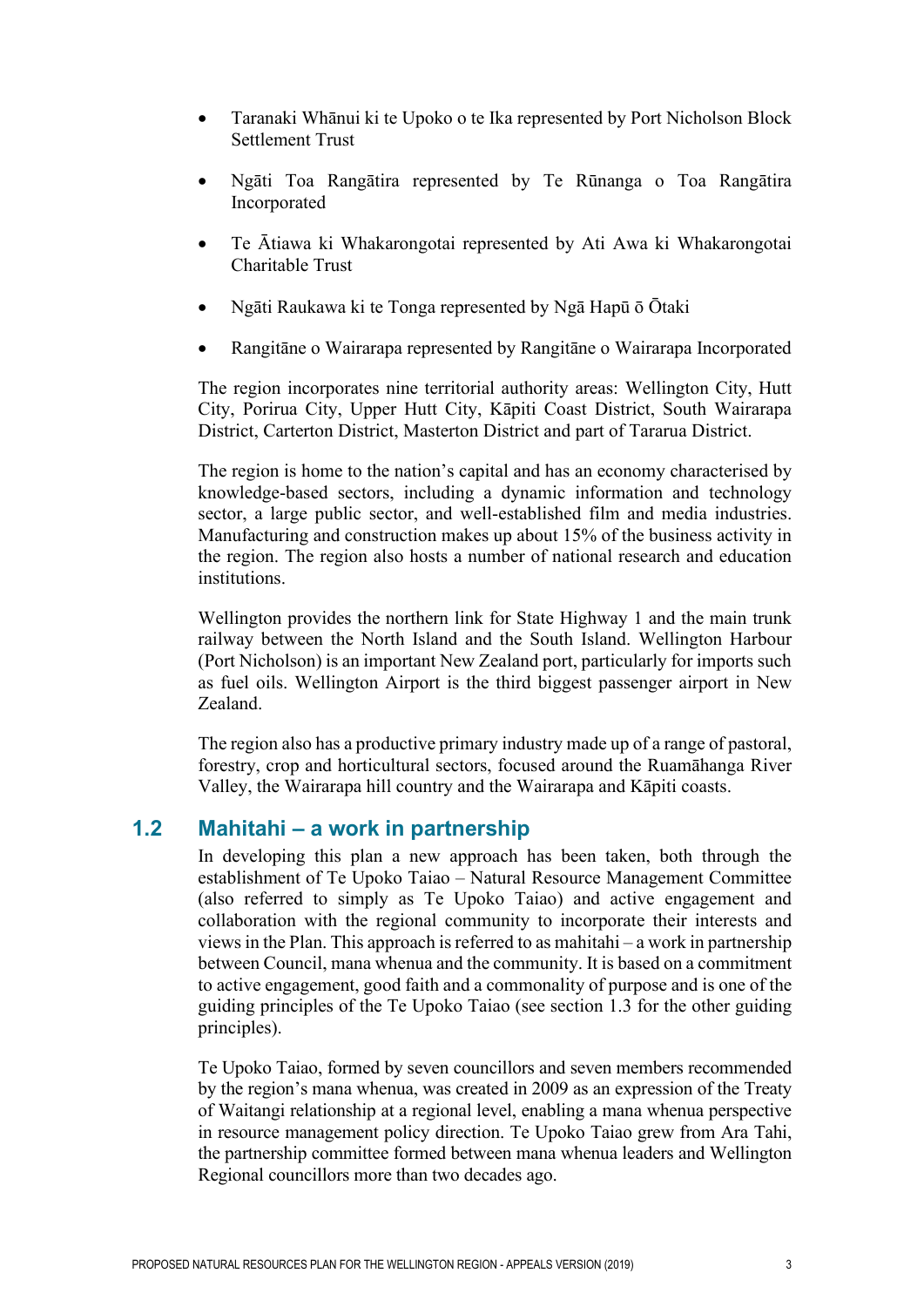Te Upoko Taiao sets a new standard for recognition of kaitiakitanga in regional resource management. Council delegated the responsibility to oversee the development of the Plan to Te Upoko Taiao and, as a result, the objectives, policies and methods contained in the Plan recognise shared values of both the Council and mana whenua. This is most clearly emphasised in new, shared objectives for regional water quality in this plan. The Plan requires that all water quality is maintained or is improved in order to provide for aquatic ecosystem health and mahinga kai, and for contact recreation and Māori customary use. It is anticipated that the process of achieving these objectives will not only improve water quality but support the role of mana whenua kaitiaki in regional resource management. The committee will also have an active role in implementing the Plan at a local and community level, ensuring an ongoing management partnership between the Council and mana whenua.

In 2010 the process to actively engage the wider community began. More than 1,400 people participated from the start of the process through a series of community workshops and online participation.

There are a number of other important regional partners who have a particular role to play in managing natural resources, including district and city councils, primary industry groups and community and interest groups. They have all played a significant role in the development of the Plan through workshops, and feedback on draft provisions and documents.

## **1.3 Guiding principles of Te Upoko Taiao**

Te Upoko Taiao – Natural Resource Management Committee intends that the Plan will be achievable, practical and affordable for the region. The committee established a set of guiding principles (shown in Figure 1.1) that underpin the overall management approach of the Plan. These are:

*Ki uta ki tai (connectedness)* – managing natural and physical resources in a holistic manner, recognising they are interconnected and reliant upon one another

*Wairuatanga (identity)* – recognition and respect for mauri and the intrinsic values of natural and physical features, and including the connections between natural processes and human cultures

*Kaitiakitanga (guardianship)* – recognition that we all have a part to play as guardians to maintain and enhance our natural and physical resources for current and future generations

*Tō mātou whakapono (judgement based on knowledge)* – recognition that our actions will be considered and justified by using the best available information and good judgement

*Mahitahi (partnership)* – partnership between Council iwi (mana whenua) and the community, based on a commitment to active engagement, good faith and a commonality of purpose.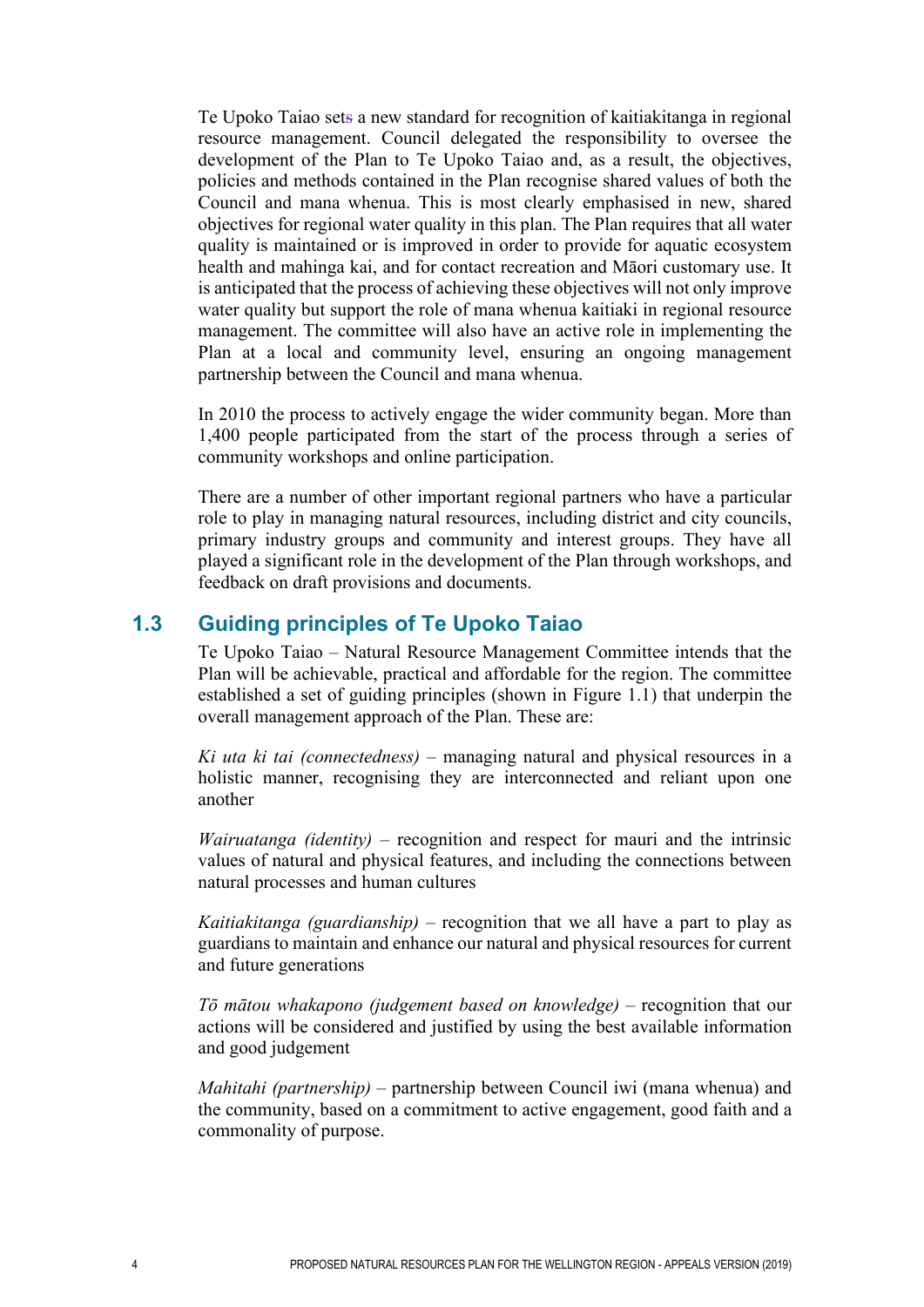## **Principles to guide the review of** regional plans and whaitua



**Figure 1.1: Te Upoko Taiao's principles to guide the review of the regional plans**

The make-up of the committee and these guiding principles reflect an understanding that mana whenua, the Council and the wider community all share the responsibility of caring for the region's environment. Ongoing collaboration between regulators, resource users, mana whenua, the government and the wider community is already in place and can be further built on to manage the region's natural and cultural resources effectively.

Te Upoko Taiao has also specified that the Plan must be a document that meets the needs of its users, who are typically a wide range of people ranging from professional planners and consents officers to individual property owners. This means that the structure and content must be readable, functional and accessible.

### **1.4 Integrated catchment management**

Integrated catchment management is the method used to manage resources in a coordinated way, from the mountains to the sea – ki uta ki tai.

The first step in integrated catchment management is the identification of values and associated outcomes at the catchment scale. Plan and programmes to reach these outcomes are also developed within the catchment context. Te Upoko Taiao has adopted an innovative model to ensure collaborative development of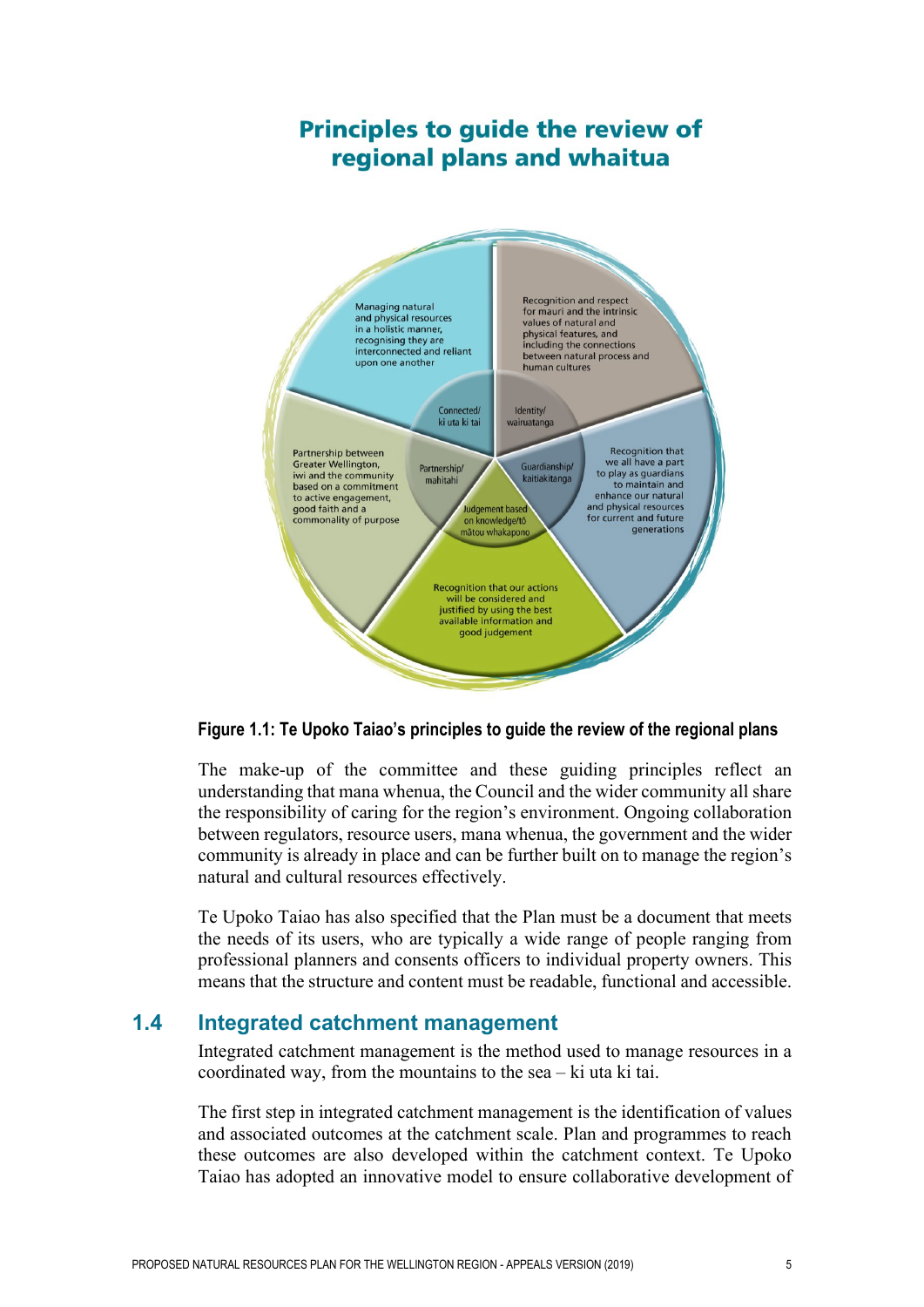both regional and catchment-specific programmes and an integrated approach to the management of land and water resources. The emphasis is on the identification of local community values as a basis of decision-making. This model includes the establishment of committees for the five identified catchments which the Council has termed 'whaitua' (Figure 1.2). Each whaitua committee will have a majority of members from the local community, along with regional and city/district councillors and mana whenua representatives.

The whaitua committees will each continue to develop sections of the Plan related to their local catchment. This will form the basis of the Council's programme to implement the National Policy Statement for Freshwater Management. The aim is to improve the integration of activities and achieve better resource management practices reflecting local aspirations. The whaitua committees will each develop an implementation programme which will include both regulatory provisions and non-regulatory programmes. The regulatory provisions will be included progressively by way of plan changes or variations in the whaitua-specific chapters of the Plan as the committees make their recommendations.



**Figure 1.2: Whaitua catchments**

## **1.5 Factors shaping this Plan**

The Plan is shaped by the following principal factors:

- the statutory framework and the hierarchy of policy statements and plans provided for by the RMA;
- scientific and technical information on the state of the environment and the impacts of use and development on these receiving environments, and the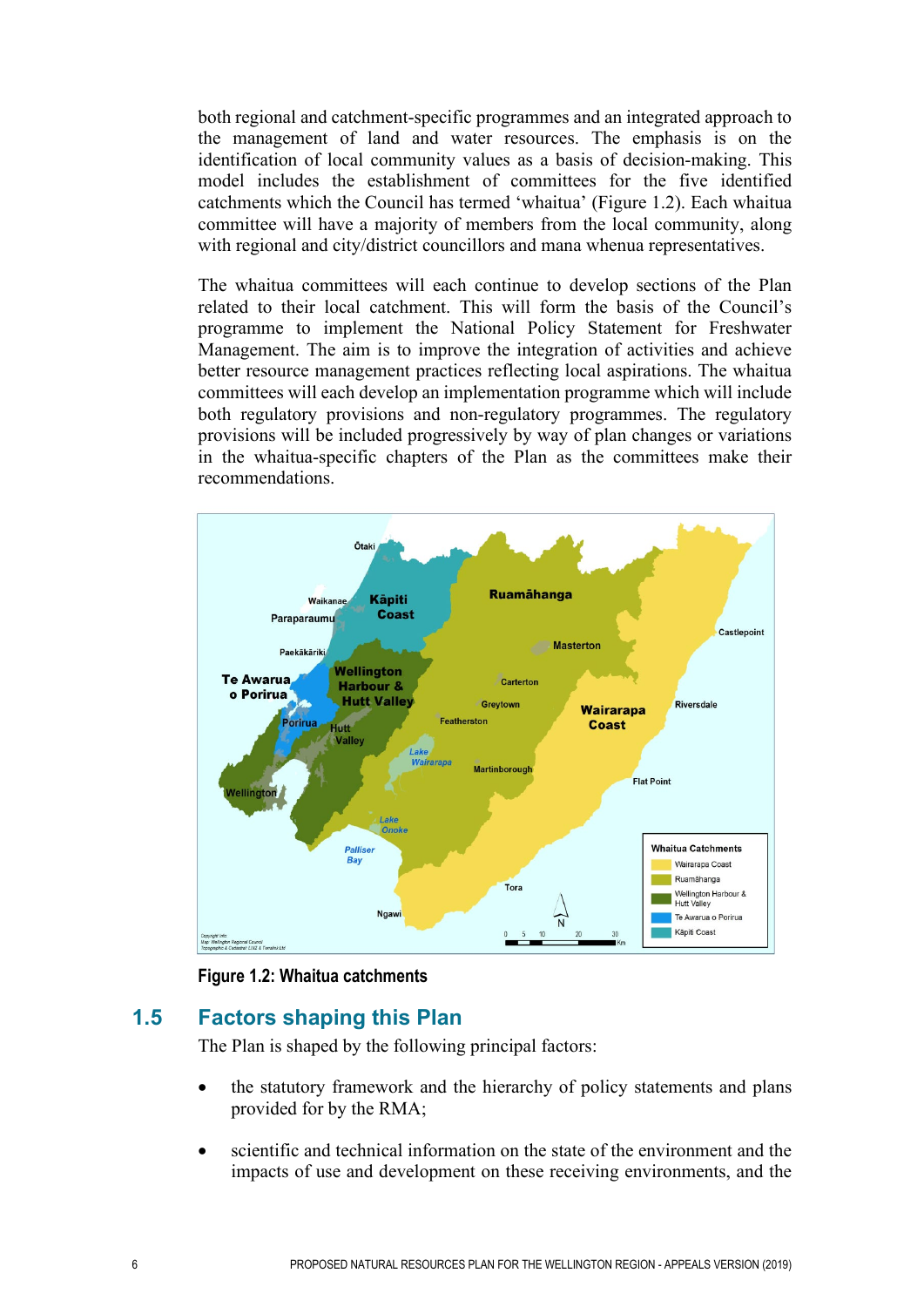views of stakeholders, including individuals, mana whenua, community groups and industry or sector organisations; and

• the guiding principles of Te Upoko Taiao – Natural Resource Management Committee and Council (discussed above).

The first two factors are explained below.

#### **1.5.1 Statutory framework**

The purpose of the Plan is to assist Council to carry out its functions in order to achieve the purpose of the RMA. The purpose of the RMA is to promote the sustainable management of natural and physical resources. Sustainable management is defined in the RMA as:

*"Managing the use, development, and protection of natural and physical resources in a way, or at a rate, which enables people and communities to provide for their social, economic, and cultural well-being and for their health and safety while:*

- *(a) Sustaining the potential of natural and physical resources (excluding minerals) to meet the reasonably foreseeable needs of future generations; and*
- *(b) Safeguarding the life-supporting capacity of air, water, soil and ecosystems; and*
- *(c) Avoiding, remedying, or mitigating any adverse effects of activities on the environment" (RMA, 199:65)*

Natural and physical resources in the RMA include land, water, air, soil, minerals and energy, all forms of plants and animals and all structures.

The RMA provides for a hierarchy of planning and policy instruments to give national, regional and district policy direction. These include national policy statements, national environmental standards, regional policy statements, and district and regional plans. The RMA also sets out responsibilities for the management of natural and physical resources.

Figure 1.3 shows the geographical boundaries of the policy statements and plans within this resource management framework. The Plan combines the regional plan (discussed below) with the Regional Coastal Plan, shown separately in the diagram.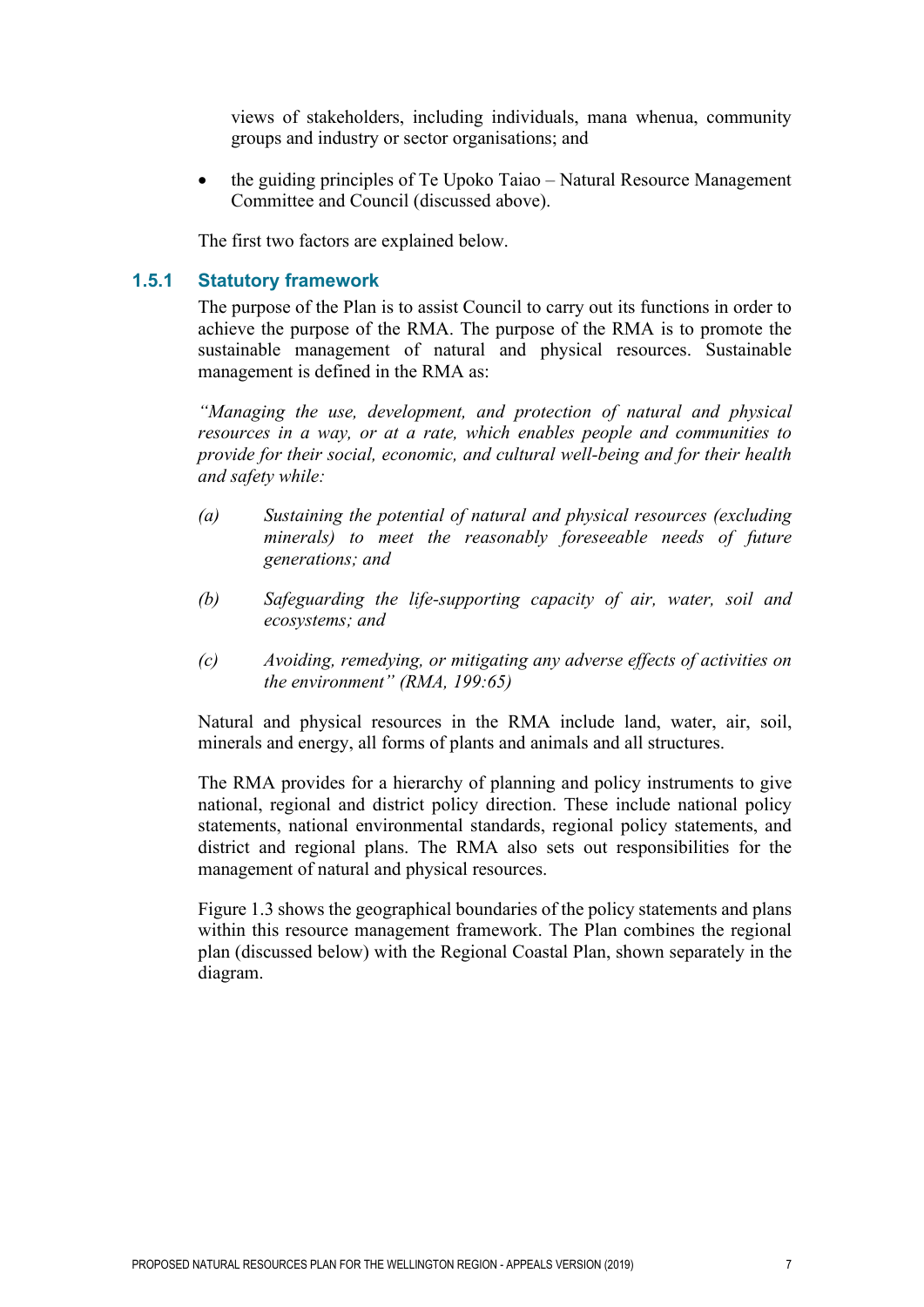

**Figure 1.3: The resource management policy and planning framework**

The purpose of regional plans as set out in the RMA is to assist regional councils to carry out their functions under section 30 of the RMA. The Regional Coastal Plan is the only mandatory regional plan; other regional plans are prepared at the discretion of the regional council. Regional plans must give effect to the respective regional policy statement, national policy statements and the New Zealand Coastal Policy Statement.

The Plan reflects the Council's functions under section 30 of the RMA and covers the natural resources of fresh water, air, soil, and the coastal marine area. There are restrictions that apply to the use of these resources, as set out in Part III of the RMA. For some resources, any activity affecting the resource requires resource consent unless it is specifically allowed by a regional rule. For other resources, activities are allowed by right unless specifically restricted by a rule in a regional plan.

The restrictive presumption in the RMA applies to almost all activities that regional councils control. These include activities in the coastal marine area, activities in the beds of rivers and lakes, and uses of water, including discharges of contaminants to water or to land where the contaminant might enter water. Any person who wants to do anything covered by the restrictive presumption must obtain a resource consent unless there is a rule in a regional plan that allows the activity as a "permitted activity".

Discharges of contaminants to land and air are restricted by the RMA only if they are from "industrial or trade premises". Discharges from domestic premises or from vehicles require a resource consent only if a regional rule specifically requires it.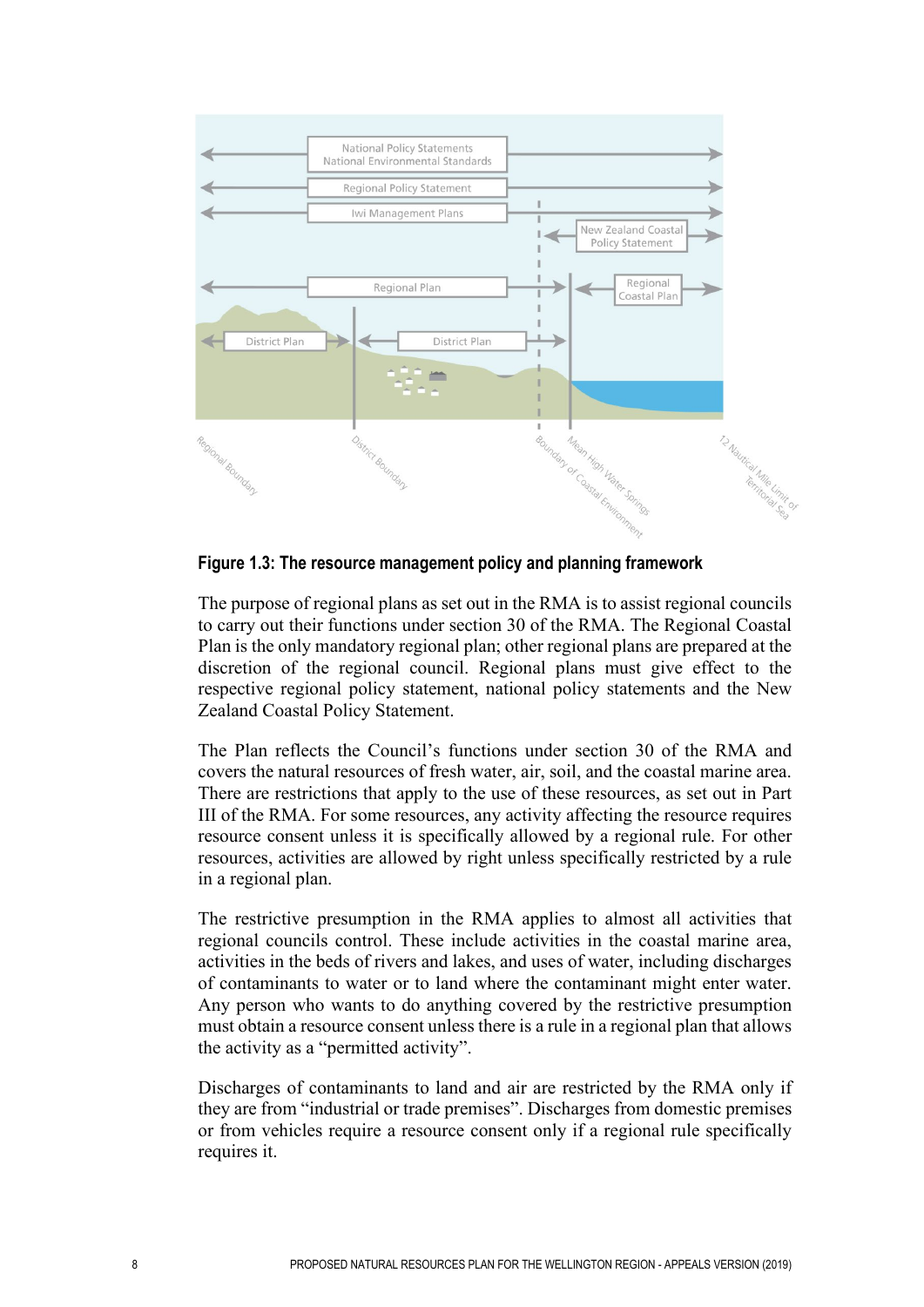Uses of land such as earthworks, vegetation clearance, drilling, or building or demolishing structures follow the permissive presumption. These are allowed unless specifically restricted, and the restriction may be in a regional and/or district plan. Land use functions covered by regional councils relate to soil conservation and maintaining and enhancing water quality or water quantity, whereas district council functions cover all land uses.

Regional rules are therefore the main means of delivering policy in regional plans. They either allow something that the RMA regulates, or restrict something that RMA allows. Regional rules can be adopted only in regional plans; they cannot be adopted in a strategy or any other kind of plan.

National policy statements provide guidance on matters of national significance and are prepared by central government. New Zealand currently has four approved national policy statements: the National Policy Statement for Freshwater Management 2014, the National Policy Statement for Renewable Electricity Generation 2011, the New Zealand Coastal Policy Statement 2010 and the National Policy Statement on Electricity Transmission 2008. Under the RMA, Council must give effect to all relevant national policy statements when undertaking a plan review.

Of the existing national policy statements, the National Policy Statement for Freshwater Management 2014 (NPS-FM) is unusual in that it allows regional councils until 2025 to develop a plan to give effect to its requirements. In accordance with policy E1(c) of the NPS-FM, Council has a programme to progressively implement the requirements of the NPS-FM by 2025. The key feature of this programme is the catchment-based, collaborative community approach – the whaitua process (as outlined in section 1.4).

Whaitua committees will work with their catchment communities to develop recommendations for objectives and limits related to water quality and quantity, as directed by Policy CA2 of the NPS-FM. Recommendations made by the whaitua committees will be considered by Council for inclusion in the Plan by way of plan changes. By running two whaitua processes at a time, Council plans to have all five whaitua processes complete by 2023. In the interim, the Plan is not inconsistent with the NPS-FM and contains provisions that take the first step towards giving effect to the NPS-FM on a regional scale. The Plan provides a regional, transitional regime through which whaitua-specific plan changes made between 2015 and 2025 will ultimately give full effect to the NPS-FM.

National environmental standards are also prepared by central government. They can prescribe technical standards, methods or other requirements for environmental matters such as electricity transmission, air quality, assessing and managing contaminants in soil to protect human health, and managing sources of human drinking water. The same standards are enforced by all councils, both regional and district. In some circumstances, councils can impose stricter standards than the national standard, if the standard provides that a rule may be more stringent. The RMA stipulates that a regional plan must not conflict with a provision in a national environmental standard.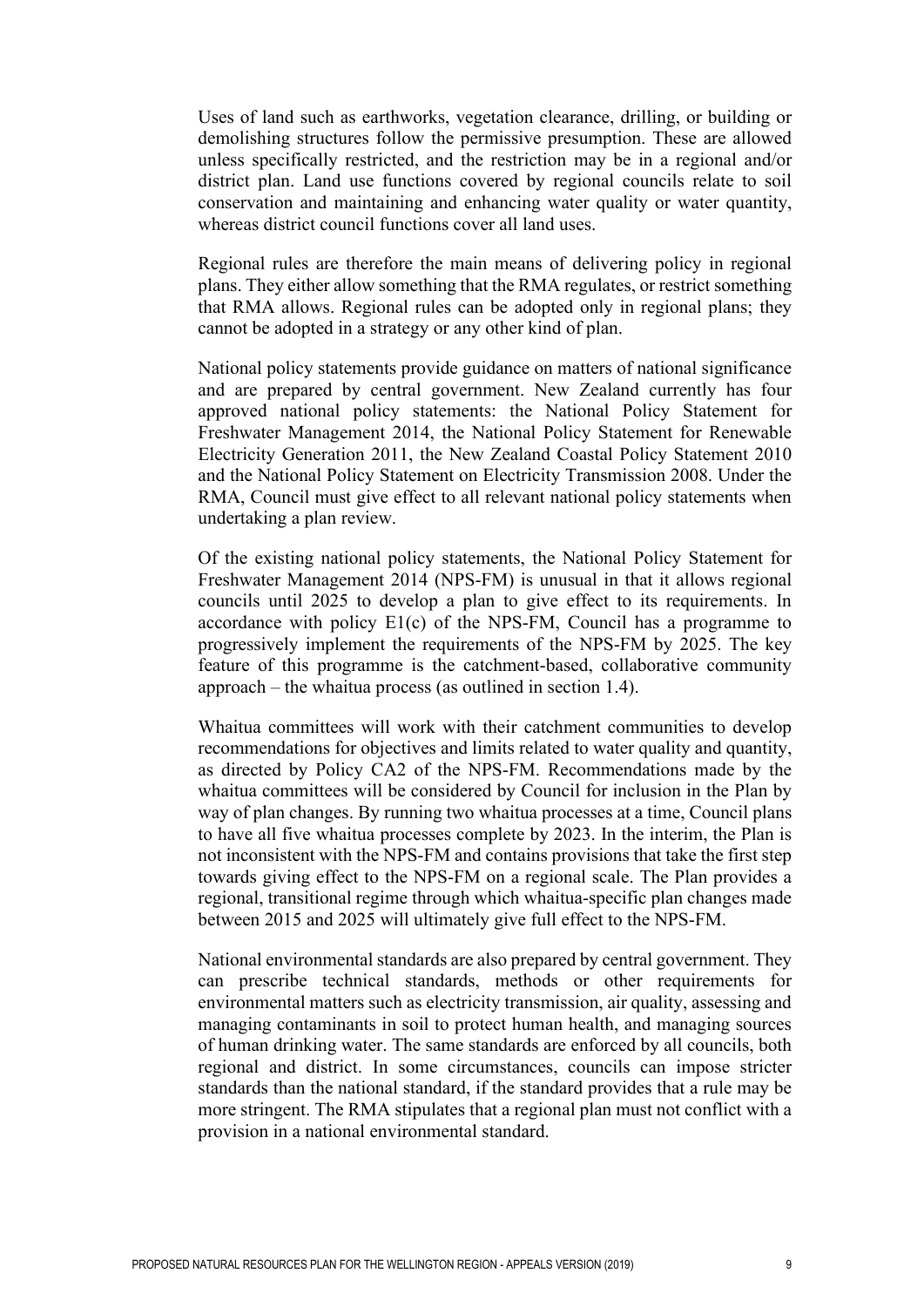The Regional Policy Statement for the Wellington region (RPS) provides an overview of the significant resource management issues for the region, along with objectives to address these issues, and policies and methods to achieve the objectives. The RPS includes four different types of policies. The first group of policies direct local authorities and require provisions to be included in district or regional plans. The second group needs to be referred to when changing, varying or replacing city, district or regional plans. The other two types of policies are as follows: policies that allocate responsibilities for indigenous biodiversity, natural hazards, and hazardous substances, and policies that outline non-regulatory actions.

Natural and physical resources and processes do not stop at city, district or regional boundaries. Use, development and protection can also require compliance with rules in district plans, as well as rules in a regional plan.

Iwi management plans have been prepared by the treaty partner iwi in the Wellington Region. These do not have any statutory weight in their own right, but they must be, and have been, taken into account in the preparation of this Plan. The jurisdiction of the iwi management plans is shown in Figure 1.3.

The RMA requires that the regional plan give effect to both national policy statements and the RPS. These documents have been key drivers in the development of the objectives and policies within this Plan.

#### **1.5.2 Community views, scientific and technical information – identifying issues**

A range of methods and tools have been used to identify the natural resource issues of the region, including environmental monitoring and research programmes, scientific research, community engagement, resource consent monitoring, mana whenua perspective, Māori and community consultation and rulings of the Environment Court.

The key natural resource management issues identified across the region relate to:

- the quality of fresh water in both urban and rural areas;
- the allocation and efficient use of water, including groundwater;
- the state of the coastal environment, particularly the impacts that land-use and degraded fresh water systems have on coastal and estuarine ecosystems; and
- the management of natural hazards, including earthquakes, flooding hazard and coastal erosion.

Other natural resource management considerations such as soil conservation, air quality, heritage protection and managing sites of significance are also addressed in the Plan.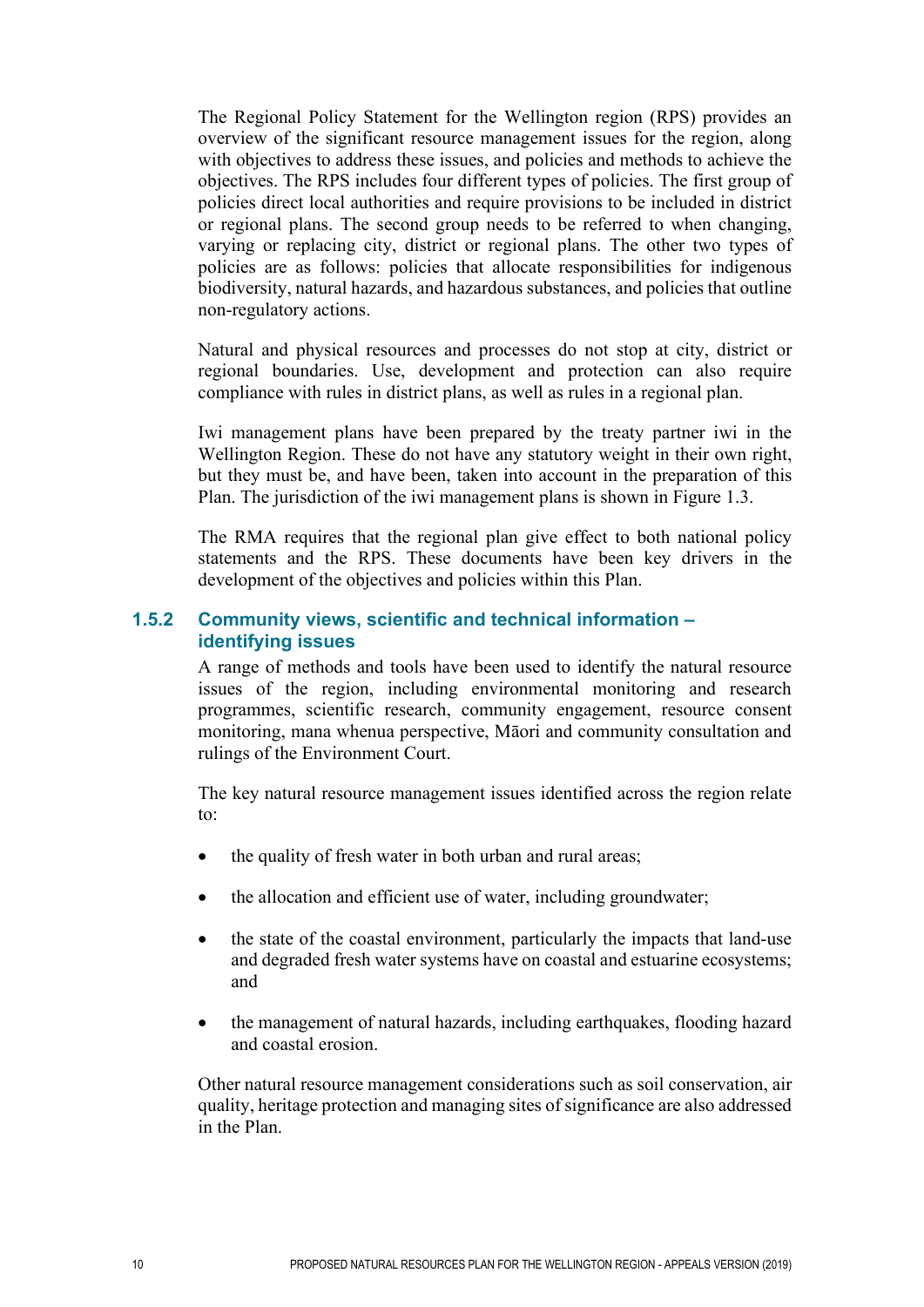How the objectives, policies and rules in the Plan address these considerations is described in the issues and evaluation reports (known as section 32 reports) associated with the public notification of the Plan.

## **1.6 Values of water in the Plan**

Values of water in the Plan are defined as the worth or desirability to the community of a particular set of qualities, uses or outcomes. The values of water that have been identified during the development of the Plan are set out in Table 1.1 below, and in some cases are expressed more specifically elsewhere in the Plan including in Schedule B (Nga Taonga Nui a Kiwa) and Schedule C (Sites of significance to mana whenua).

The plan reflects a wide range of values from across society. Values have been brought into the Plan through consultation with the community, mana whenua and other stakeholders. The concept of shared values expressed by the committee is also fundamental to the Plan. Key directions on providing for values of water are also given in the objectives and policies of the RPS.

The discussion and development of the values is further informed by the way values are expressed in the NPS FM. The NPS FM is particularly important in describing values, and provides a framework for establishing freshwater objectives in respect of fresh water resources. It provides a management framework to guide the allocation of fresh water so that it may be used in a way that contributes to economic growth and at the same time maintains environmental integrity.

Key to the framework as specified in the NPS FM is the setting of national bottom lines (water quality outcomes or minimum standards) for two compulsory values ecosystem health and human health for recreation. The NPS FM also has additional national values and minimal acceptable states, which are less prescriptive, for other values and uses of fresh water, such as for municipal and domestic water supply and navigation.

Table 1.1 illustrates shared values, intrinsic values, direct use values (that is, associated with a utility but not associated with opportunities for financial returns), and commercial/economic use values.

The values that have been identified are given practical application through the different objectives, policies and methods of the Plan, including rules and nonregulatory programmes.

In the table, the values have been sourced from the following: NPS FM; policies in the RPS; the RMA; mana whenua; and community and stakeholder engagement.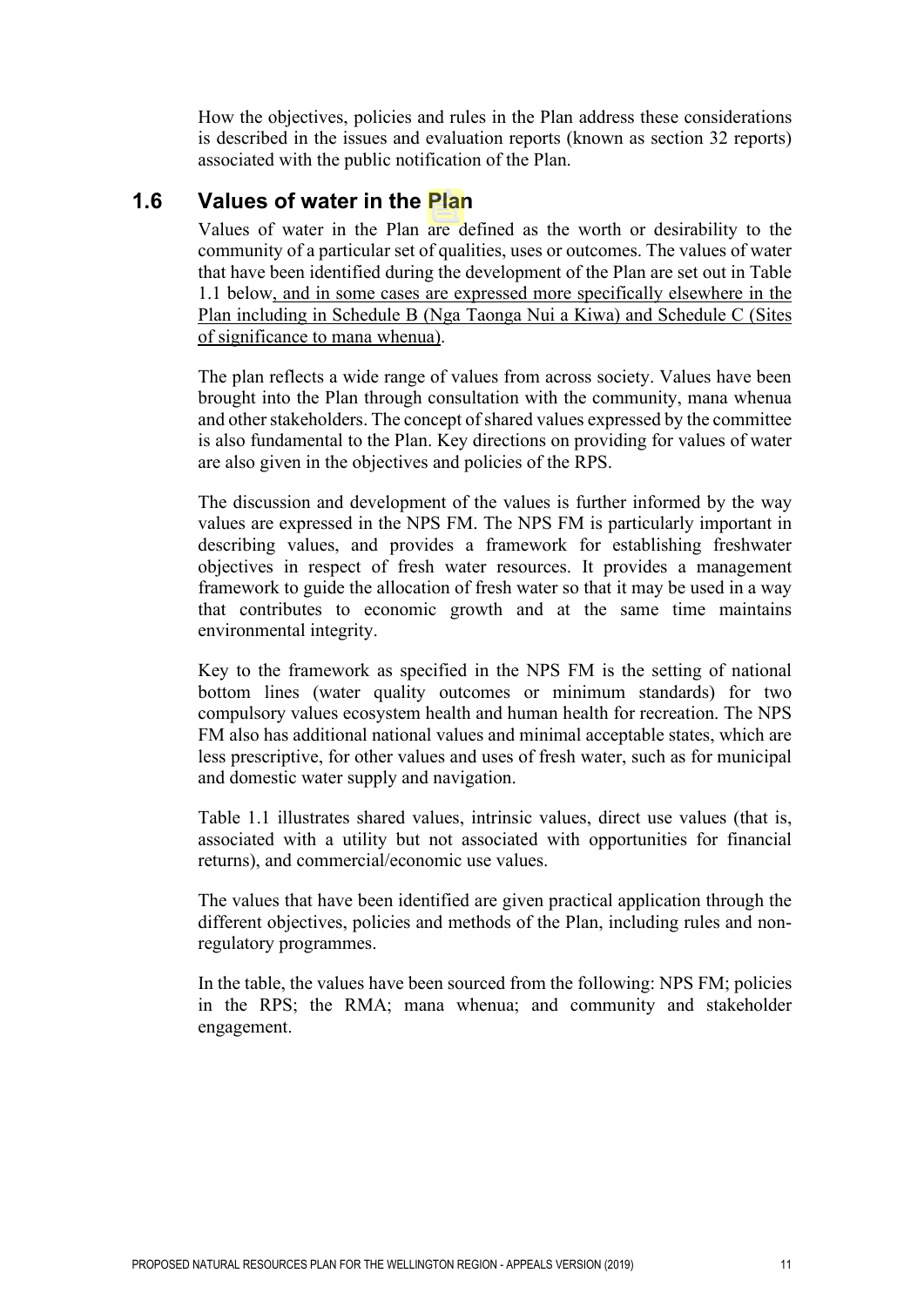#### **Table 1.1: Values of water**

**Shared values–recognising common values between Māori and non-Māori relating to the quality of water** 

Ecosystem health and mahinga kai

Contact recreation and Māori customary use

#### **Intrinsic values – the inherent values of water bodies**

Ecosystem health and ecosystem function

Biodiversity

Waterway form and character

#### **Use values - direct**

Human sustenance, health and well-being

Wai tapu

Infrastructure integrity

Active recreation

Waste removal and dilution

Transportation and navigation

**Use values – commercial/economic**

Food and fibre production

Commercial enterprise

Industrial processes